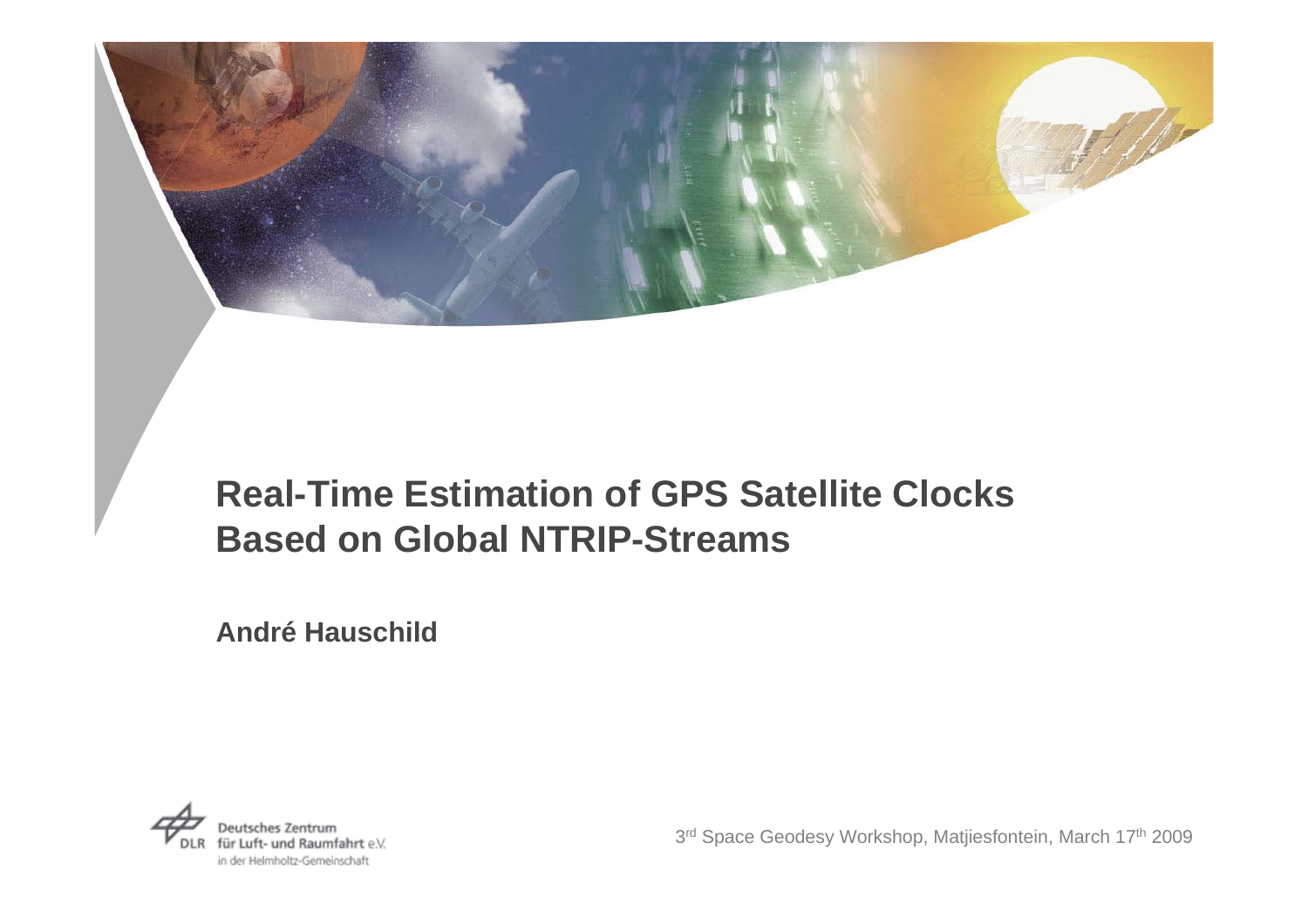## **Agenda**

- **Motivation**  $\overline{\phantom{a}}$
- Data Dissemination via NTRIP $\overline{\phantom{a}}$
- ▼ Overview of the Real-Time Clock Estimation System
- **7** Assessment of Clock Product Quality
	- a) Orbit Determination Results
	- b) Direct Clock Comparisons
- **T** Conclusions and Future Work

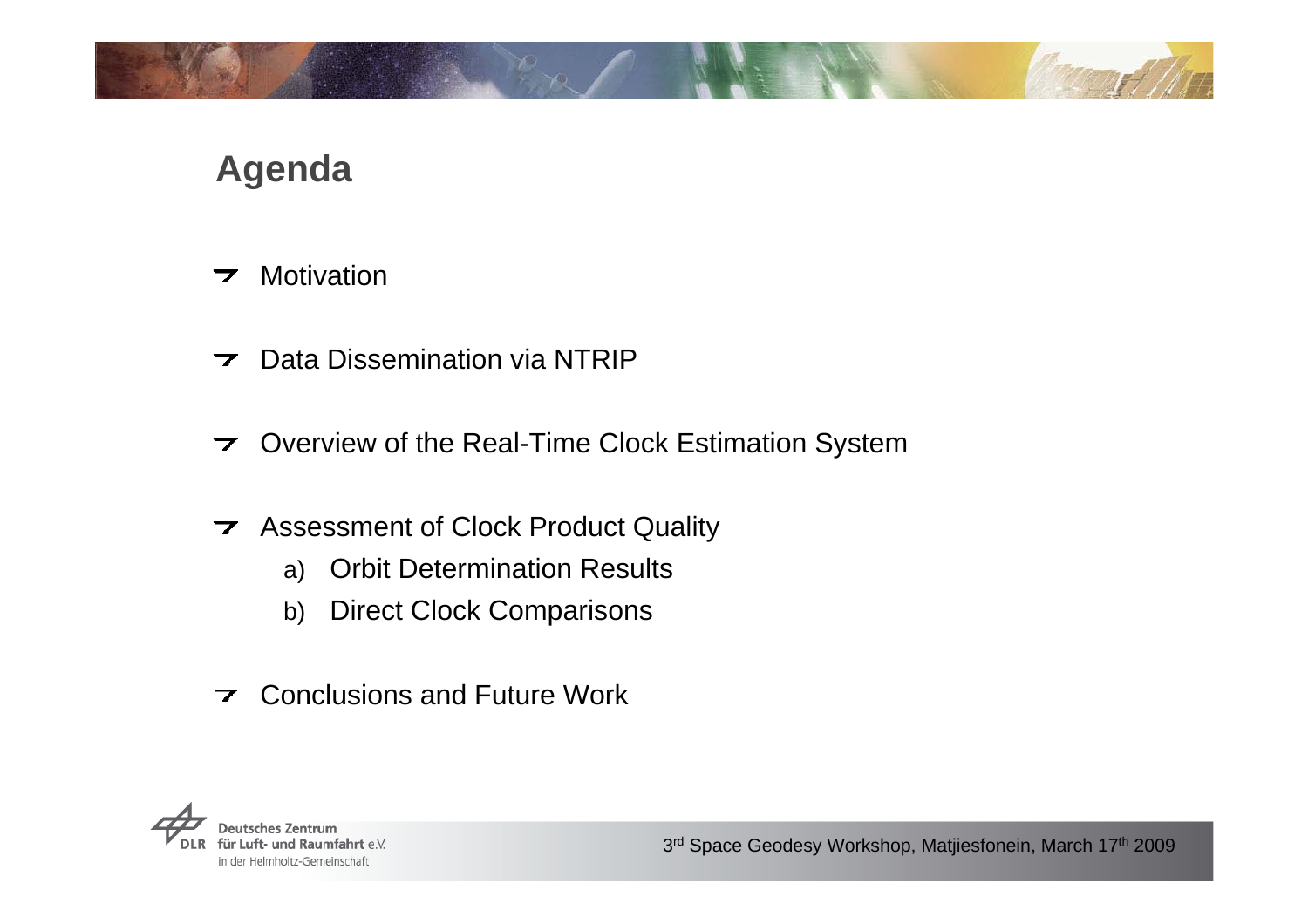### **Motivation**

- GSOC routinely performs precise orbit determination
- $\triangleright$  Near real-time precise orbit determination (decimeter level) required for:
	- Occultation measurements (e.g. MetOp-A, TerraSar-X)
	- Altimeter missions (e.g. Sentinel-3)
- $\triangleright$  Requirements cannot be fulfilled with IGU predicted orbits/clocks



**Precise real-time GPS clock estimation established at GSOC to support** current and upcoming space-missions

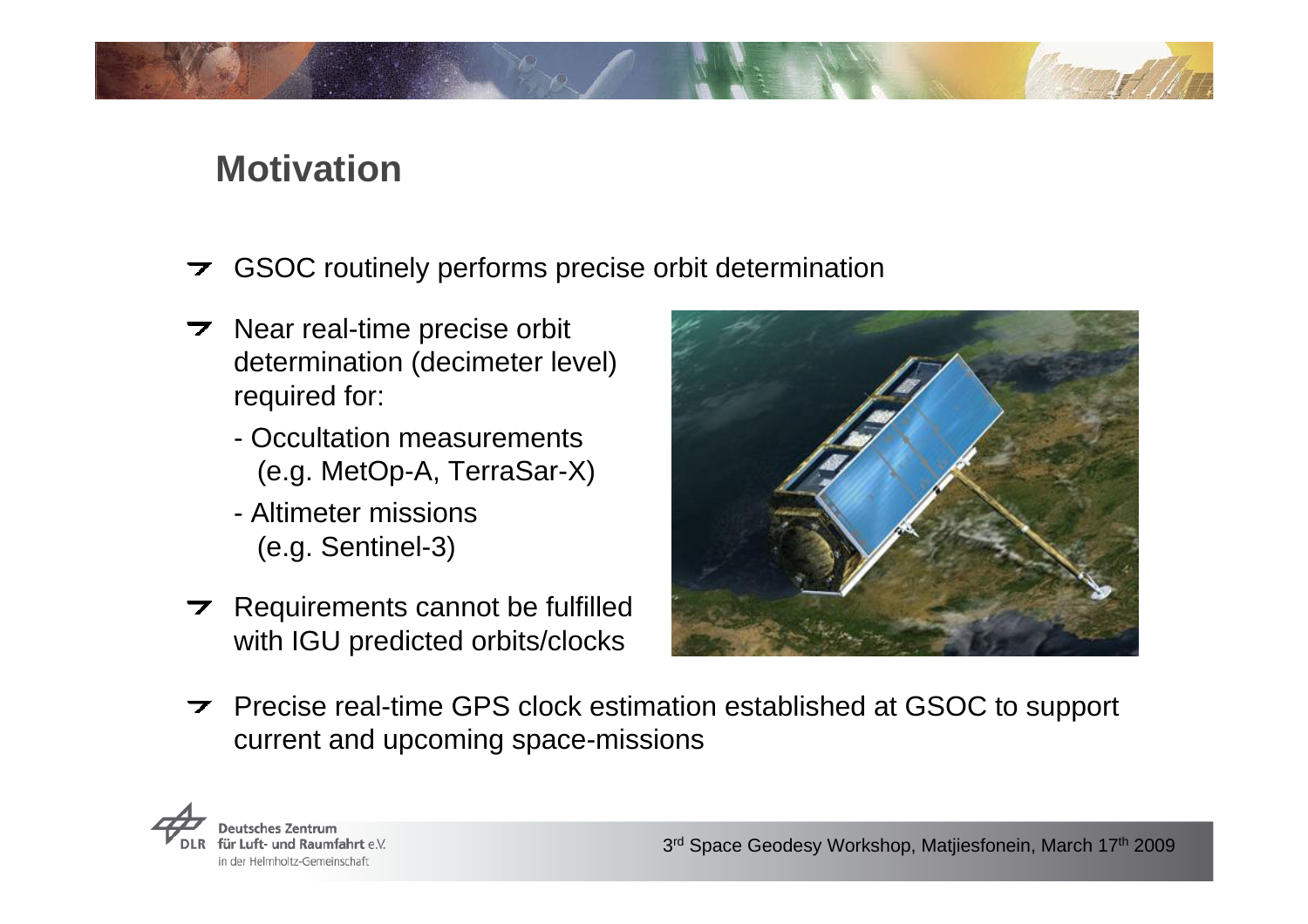## **Motivation**

- Participation in IGS Real-Time Pilot Project (www.rtigs.net/pilot)  $\overline{\phantom{a}}$
- Kick-off in October 20077
- $\triangleright$  Key objectives:
	- Maintain real-time tracking network
	- Production and monitoring of real-time products
	- Distribute real-time products to users
- $\triangleright$  Currently product submission by 3 real-time analysis centers
	- ESA/ESOC
	- **NRCan**
	- DLR/GSOC
- Orbit and clock comparisons w.r.t. IGS rapid products (Sept. 2008)
- Real-time product combination and dissemination (Jan. 2009) $\overline{\phantom{a}}$

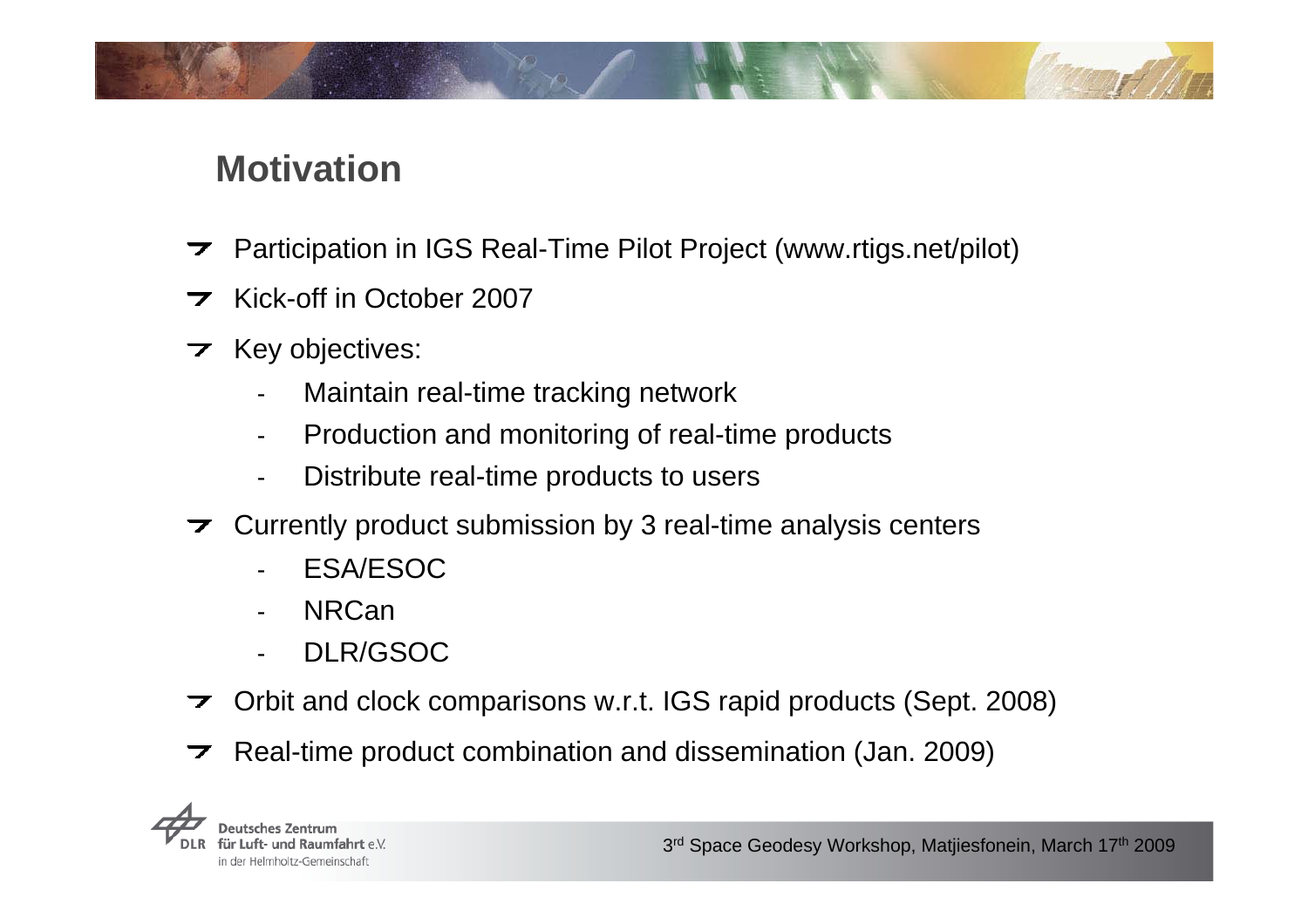# **Data Dissemination via NTRIP**

- NTRIP (Networked Transport of RTCM via Internet Protocol) used for real-time data streaming
- **Based on HTTP**
- **Developed by BKG (Federal** Agency for Mapping and Geodesy)
- $\overline{z}$  ~120 real-time tracking stations available
- Data formats: $\overline{ }$ 
	- RTCM 3.x
	- RTIGS
	- RTCM 2.x



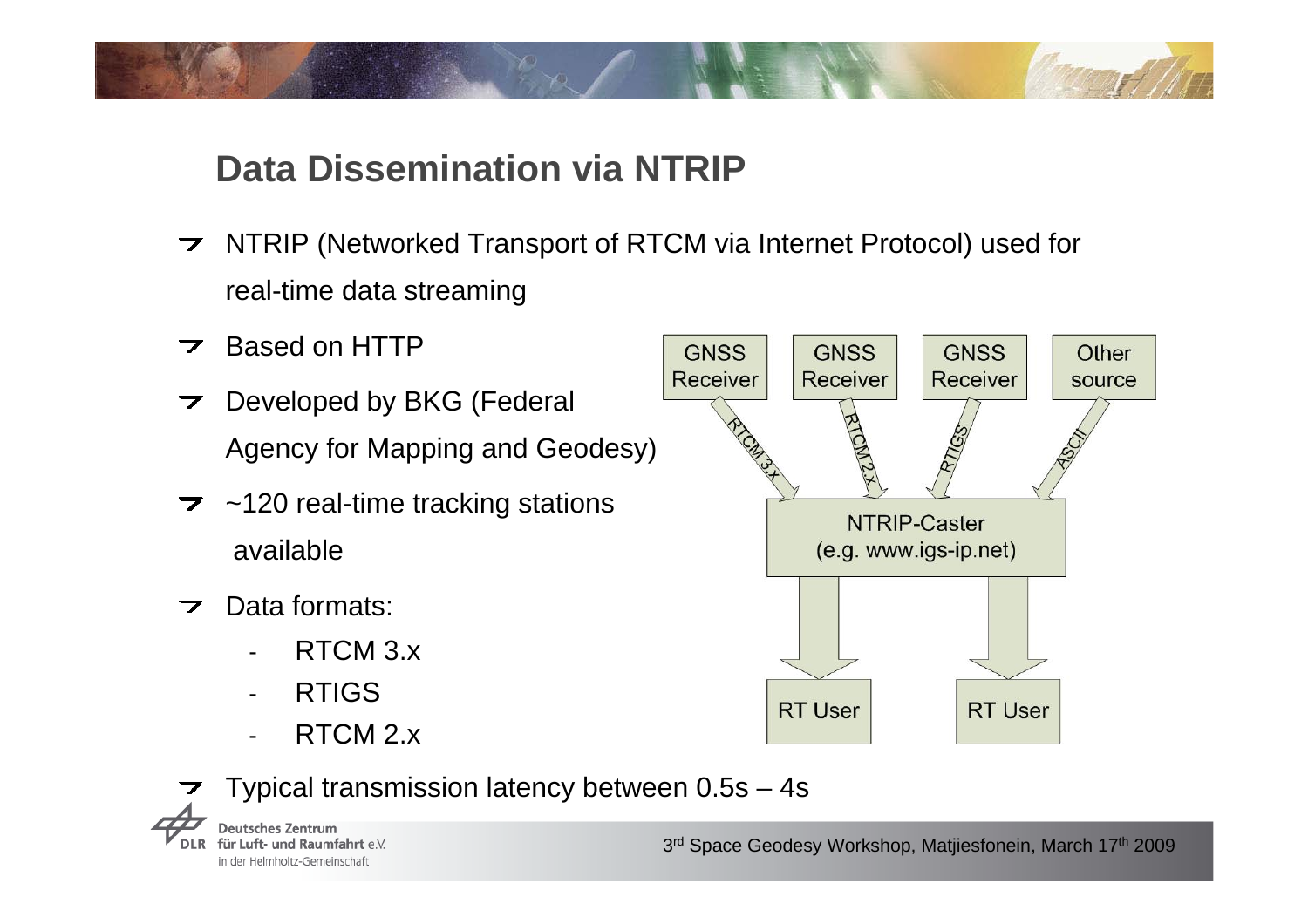## **Data Dissemination via NTRIP (cont.)**





3rd Space Geodesy Workshop, Matjiesfonein, March 17th 2009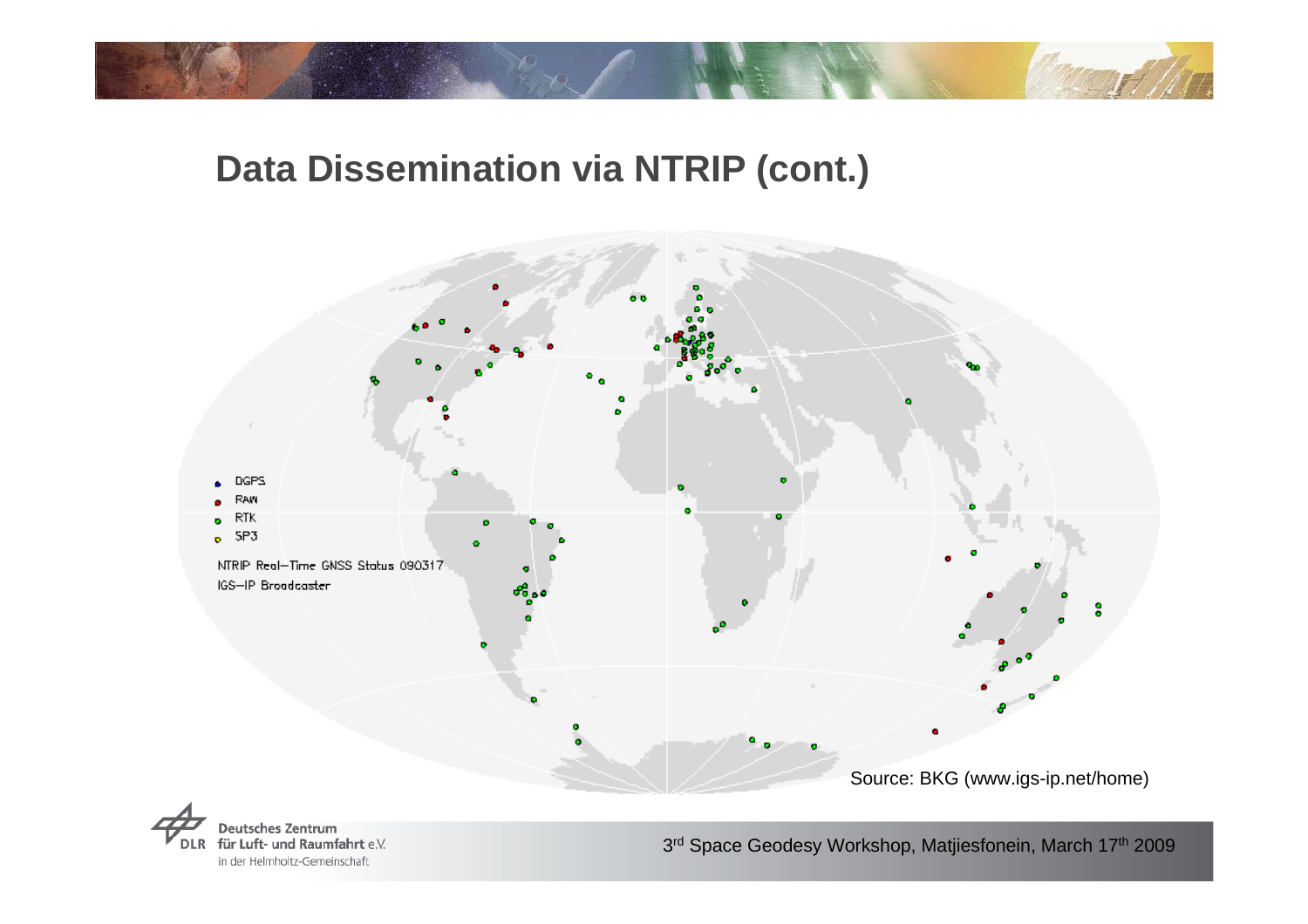### **Data Dissemination via NTRIP (cont.)**





3rd Space Geodesy Workshop, Matjiesfonein, March 17th 2009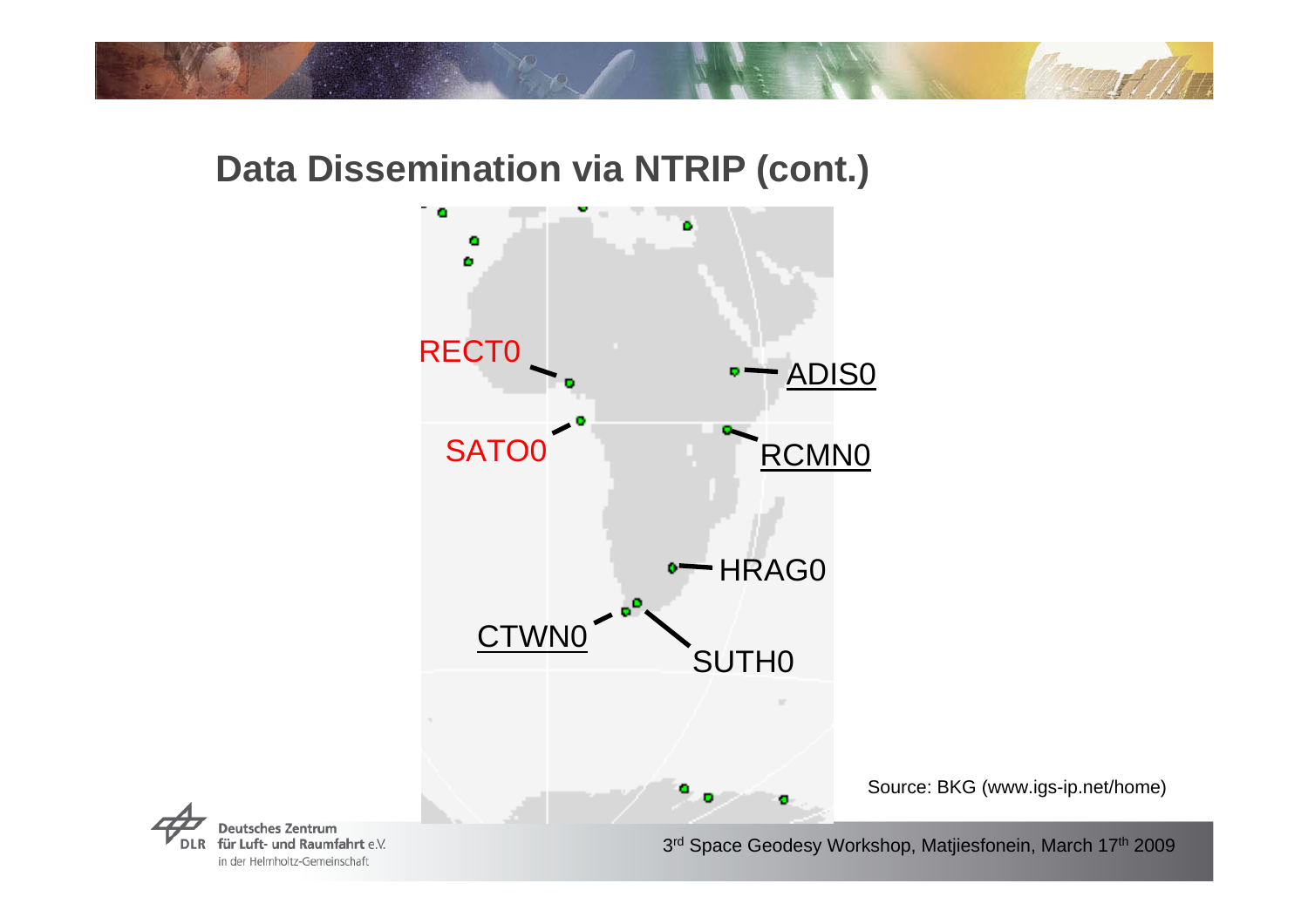## **Overview of RETICLE System**

in der Helmholtz-Gemeinschaft

- Real-Time Clock Estimation (RETICLE) implemented at DLR/GSOC  $\overline{\phantom{a}}$
- $\triangleright$  Real-time data streams from global network (~25 stations)



RETICLE network (E min 10.00deg, 24 Stations)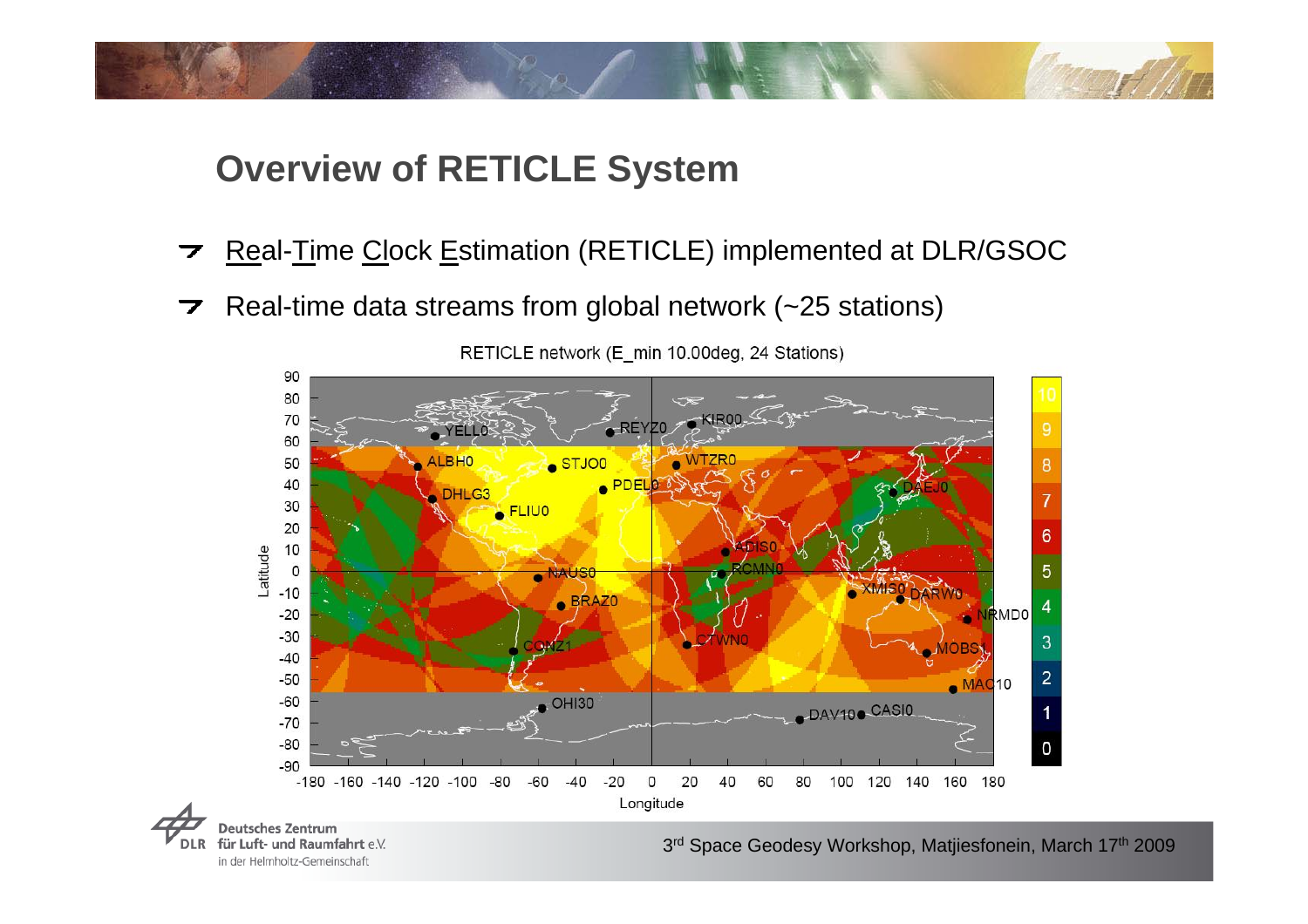## **Overview of RETICLE System (cont.)**

- $\triangleright$  RETICLE algorithm based on Kalman filter
- $\triangleright$  Processing of ionosphere-free pseudo-ranges and carrier-phases
- $\triangleright$  Estimation parameters:
	- GPS clock offset & drift
	- station clock offset
	- tropospheric zenith delay
	- carrier-phase biases (float values)
- Station coordinates from IGS Sinex-files or PPP-fit
- Clock parameters based on most recent IGU predicted orbits**7**

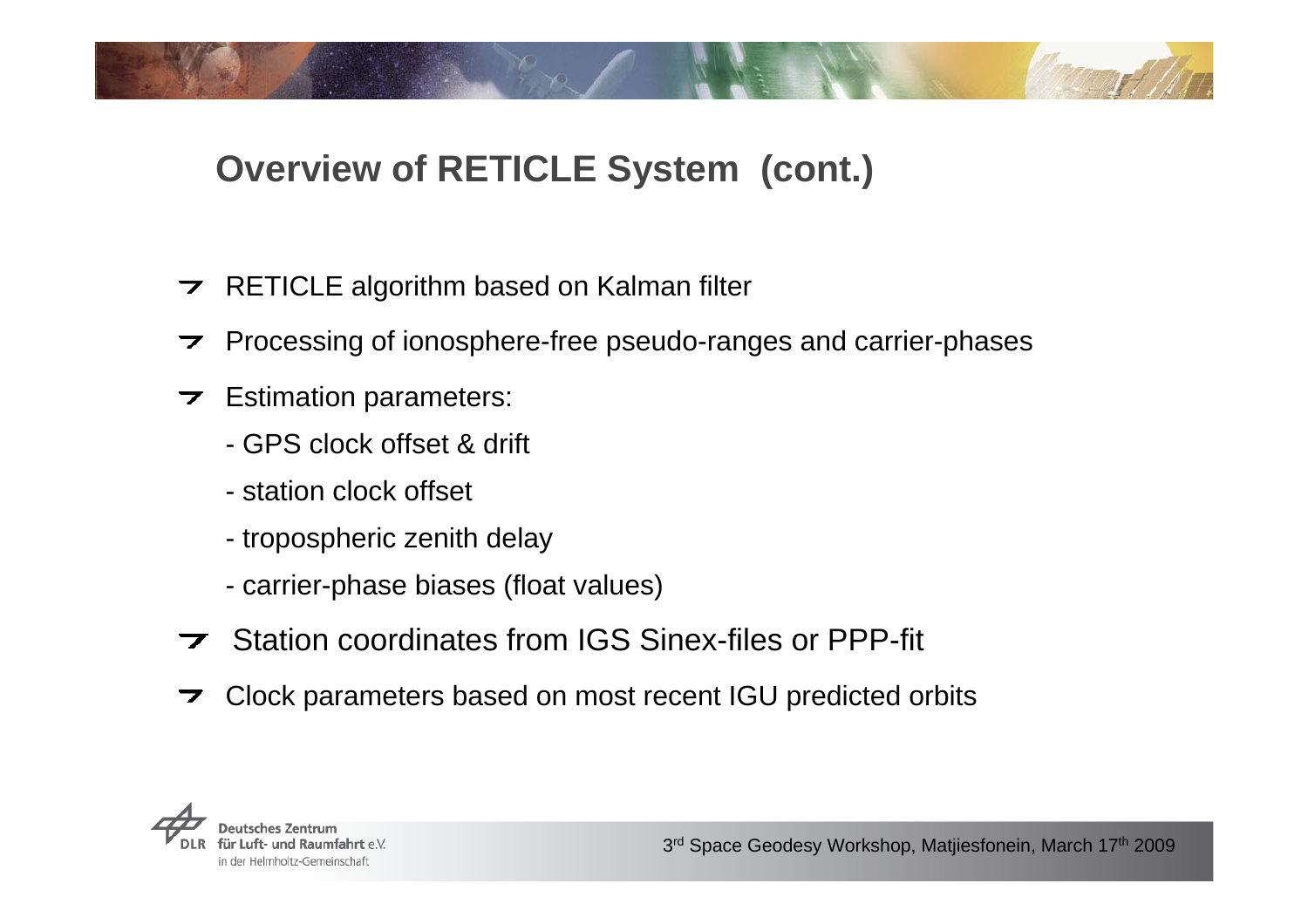# **Overview of RETICLE System (cont.)**

- Modeled observations include corrections for:  $\overline{\phantom{a}}$ 
	- Solid earth tides
	- Polar tides
	- Ocean loading
	- Tropospheric delay
	- Phase center offsets and variations
	- Differential code biases (P1-C1)
	- Phase wind-up
- Output:  $\overline{\phantom{a}}$ 
	- SP3 file with 30 sec epochs
	- $\blacksquare$ NTRIP data-stream every 5 seconds

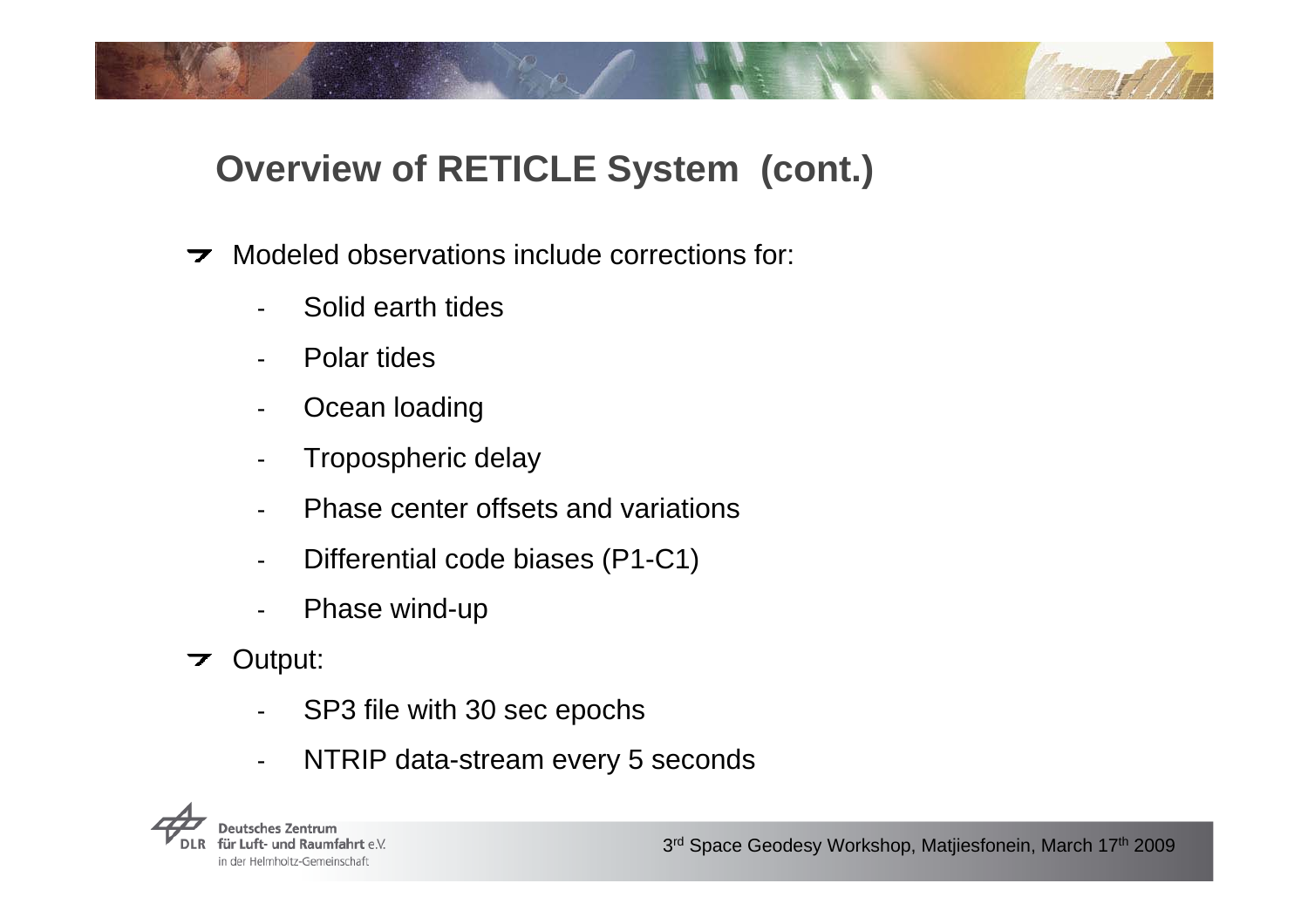### **Overview of RETICLE System (cont.)**



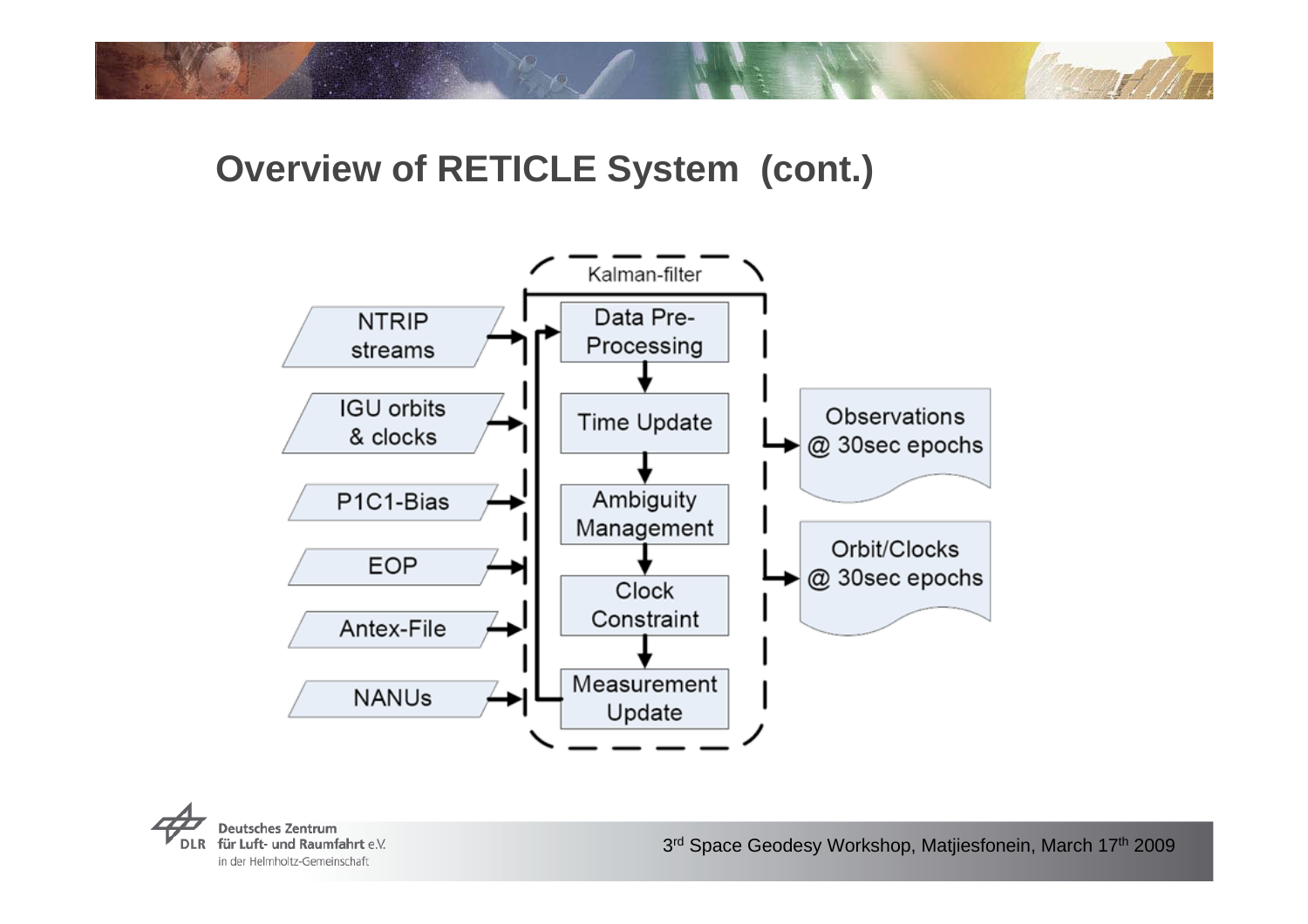## **Assessment of Clock Product Quality**

- $\triangleright$  Results of a precise orbit determination
- **7** 15 days of flight-data from TerraSar-X
- **24h POD with DLR and IGU products**
- **POD with DLR's GHOST software:** 
	- iterative least-squares fit
	- un-differenced measurements
- CODE products (30s clocks) for reference orbit generation

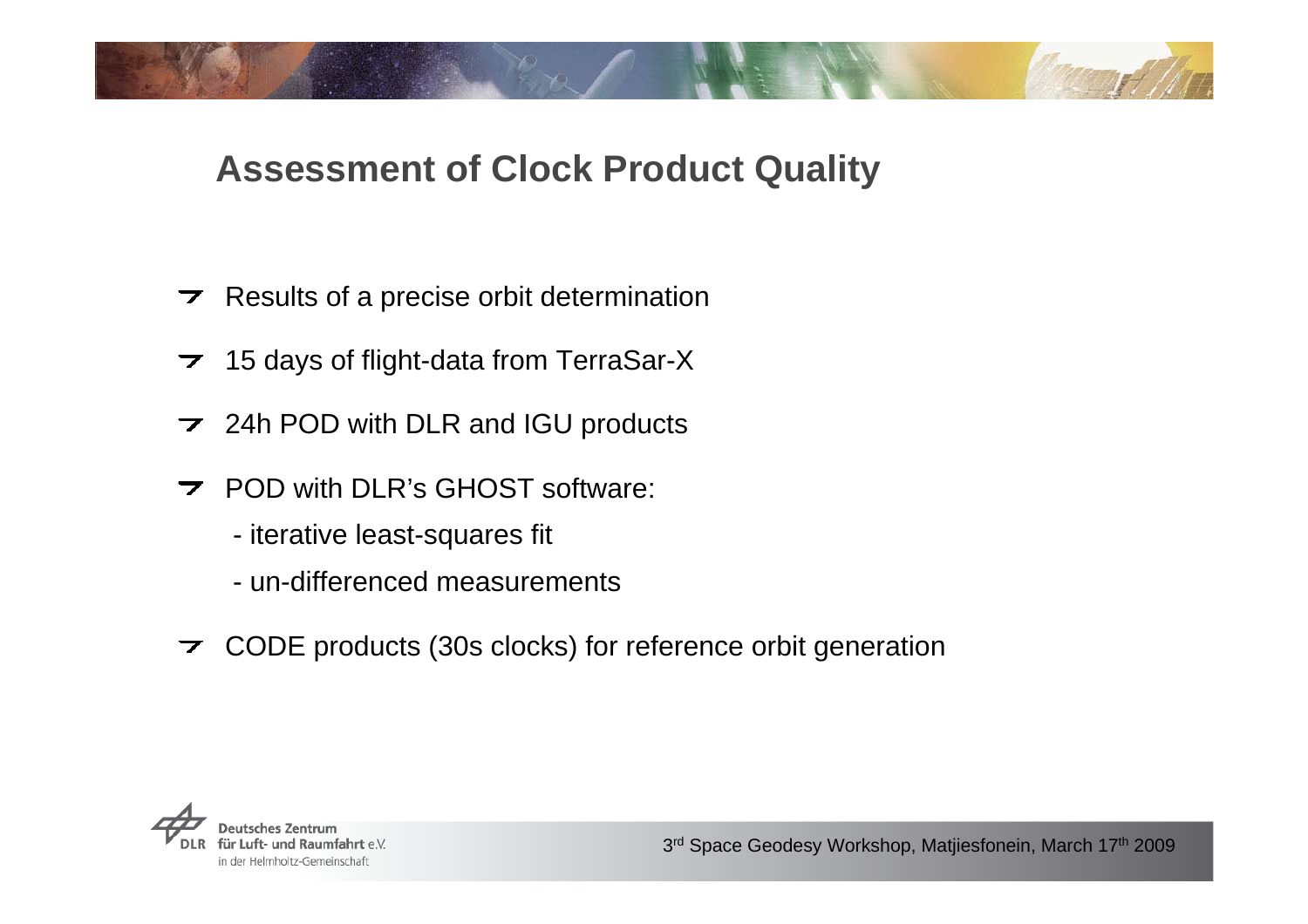3D positioning error RETICLE: 2.5 cm – 6 cm

IGU: 16 cm – 26 cm





3rd Space Geodesy Workshop, Matjiesfonein, March 17th 2009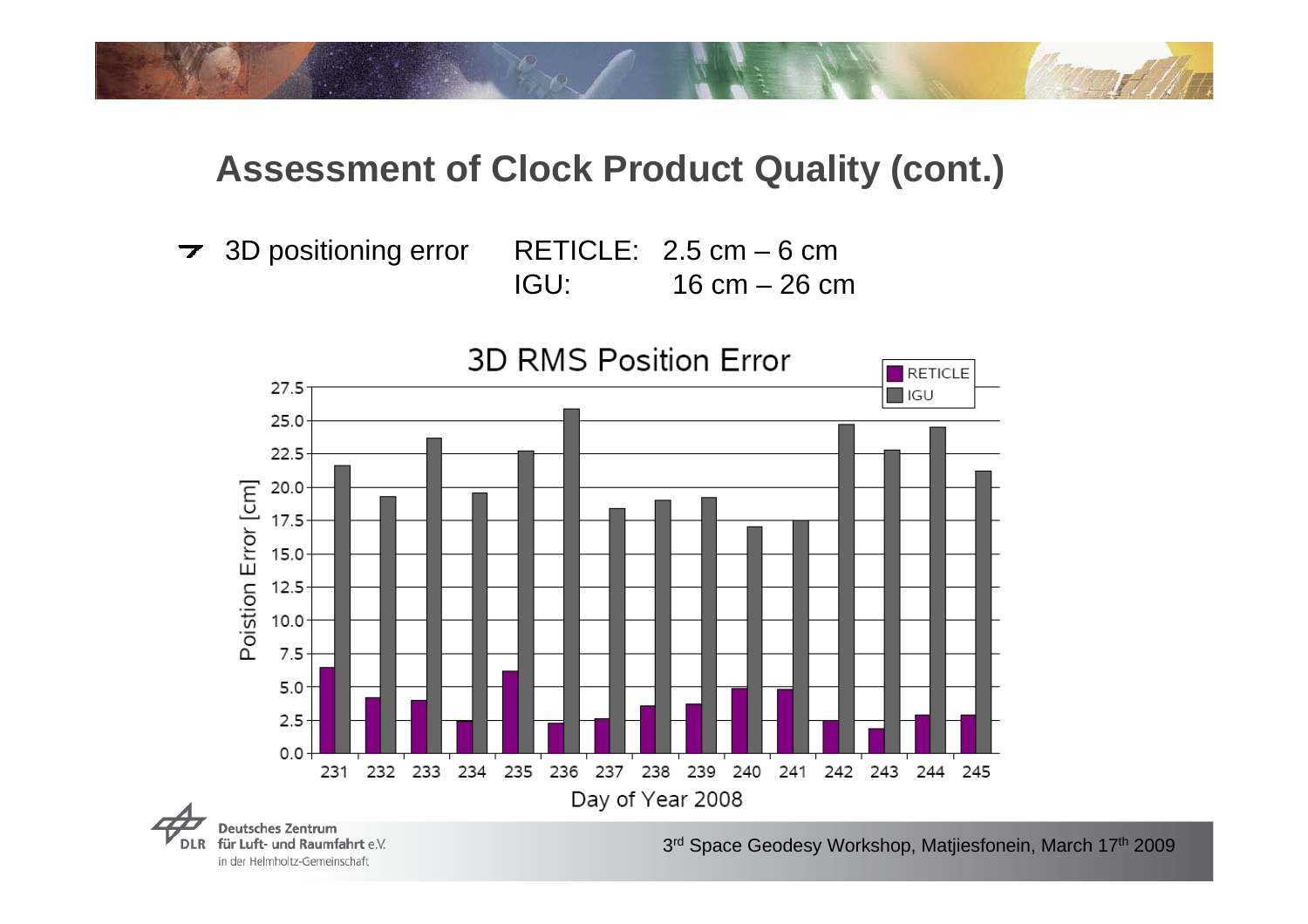Pseudorange residuals: ~75 cm for CODE and DLR  $\sim$ 110 cm for IGU



für Luft- und Raumfahrt e.V. in der Helmholtz-Gemeinschaft

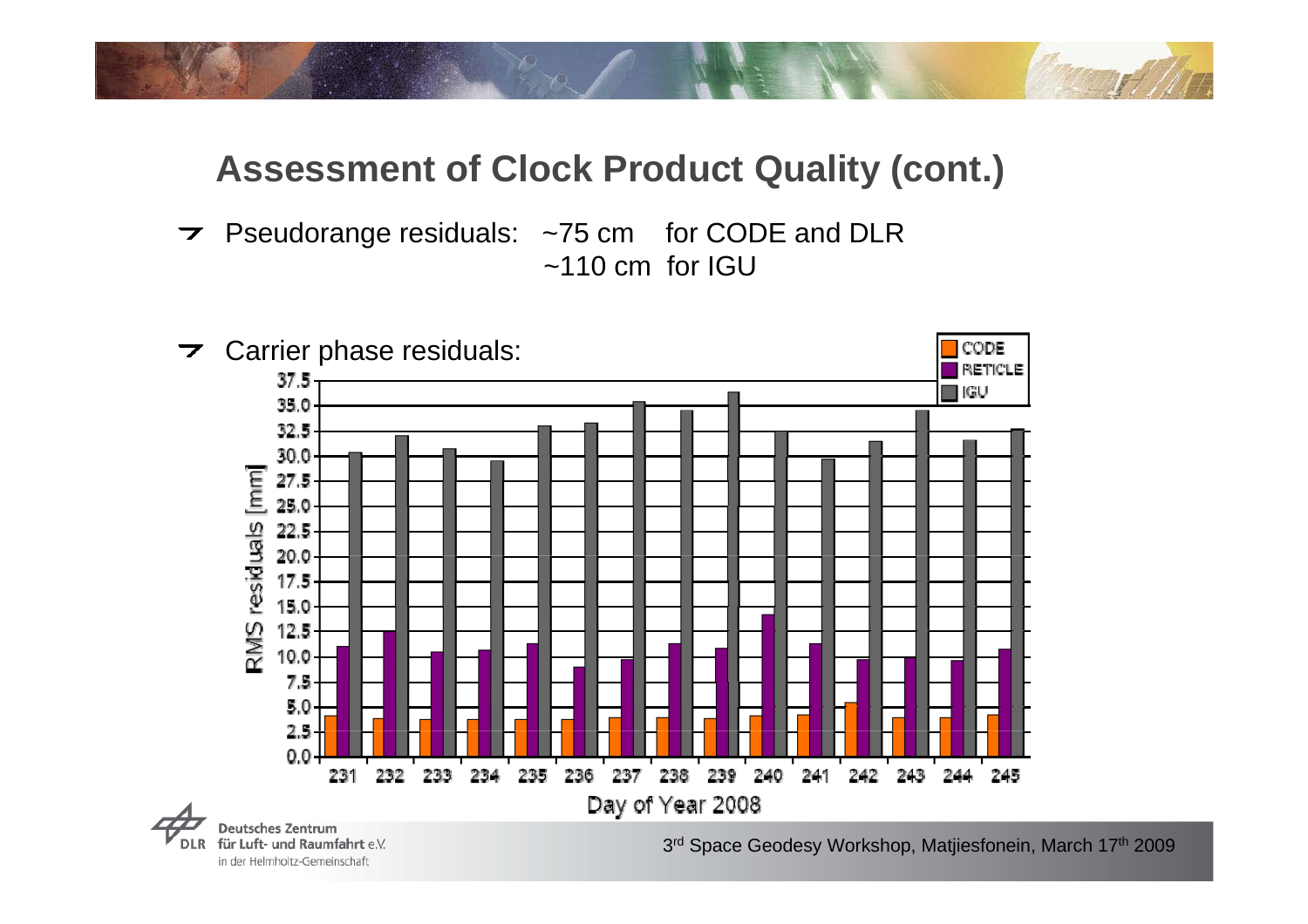- Clock comparisons w.r.t. IGS rapid products  $\overline{\phantom{a}}$
- Provided by ESA/ESOC (ftp://nng.esoc.esa.de/gps/products/)
- **7** RMS clock differences:



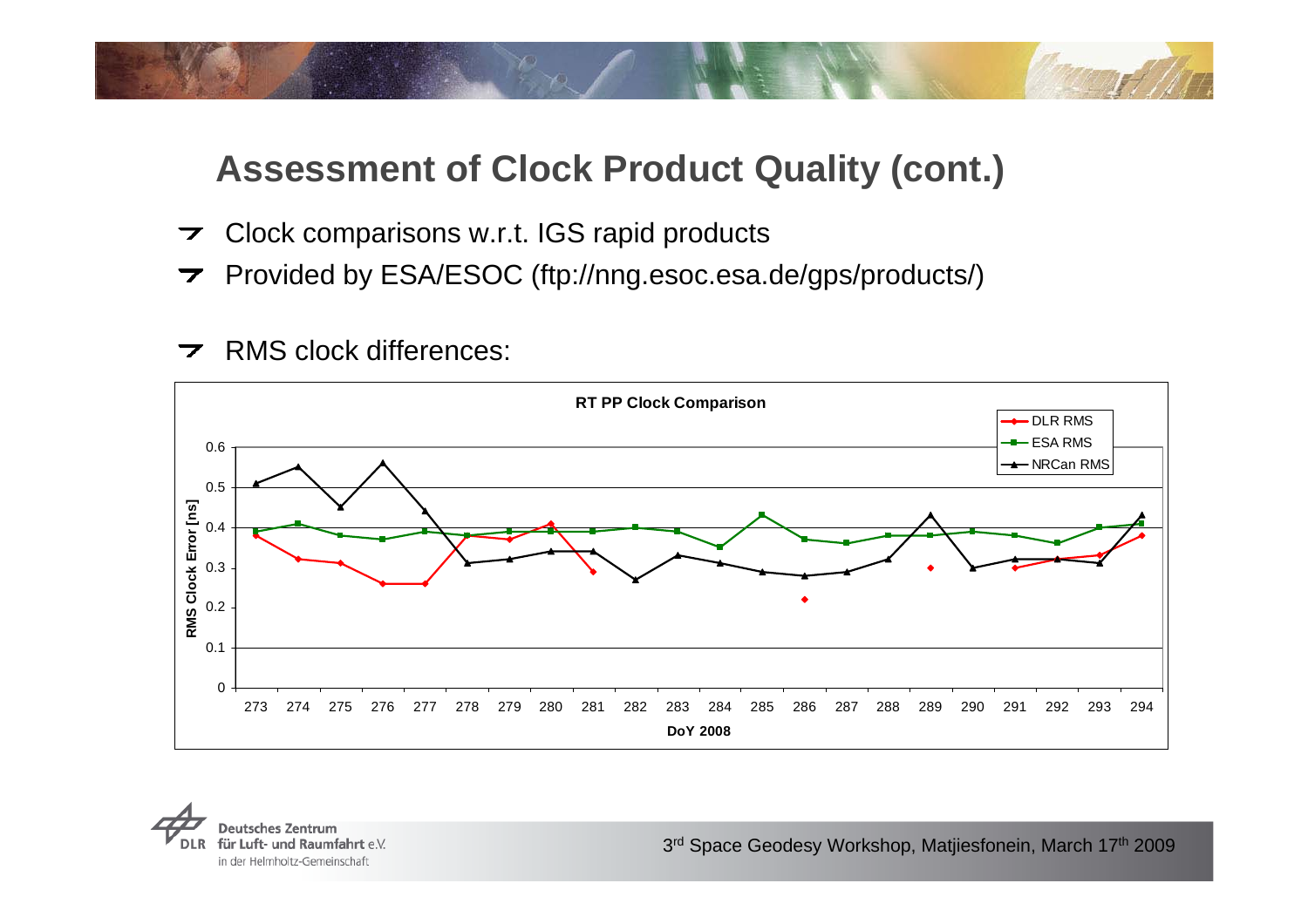- Clock comparisons w.r.t. IGS rapid products  $\overline{\phantom{a}}$
- Provided by ESA/ESOC (ftp://nng.esoc.esa.de/gps/products/)
- $\triangleright$  Standard deviation of clock differences: